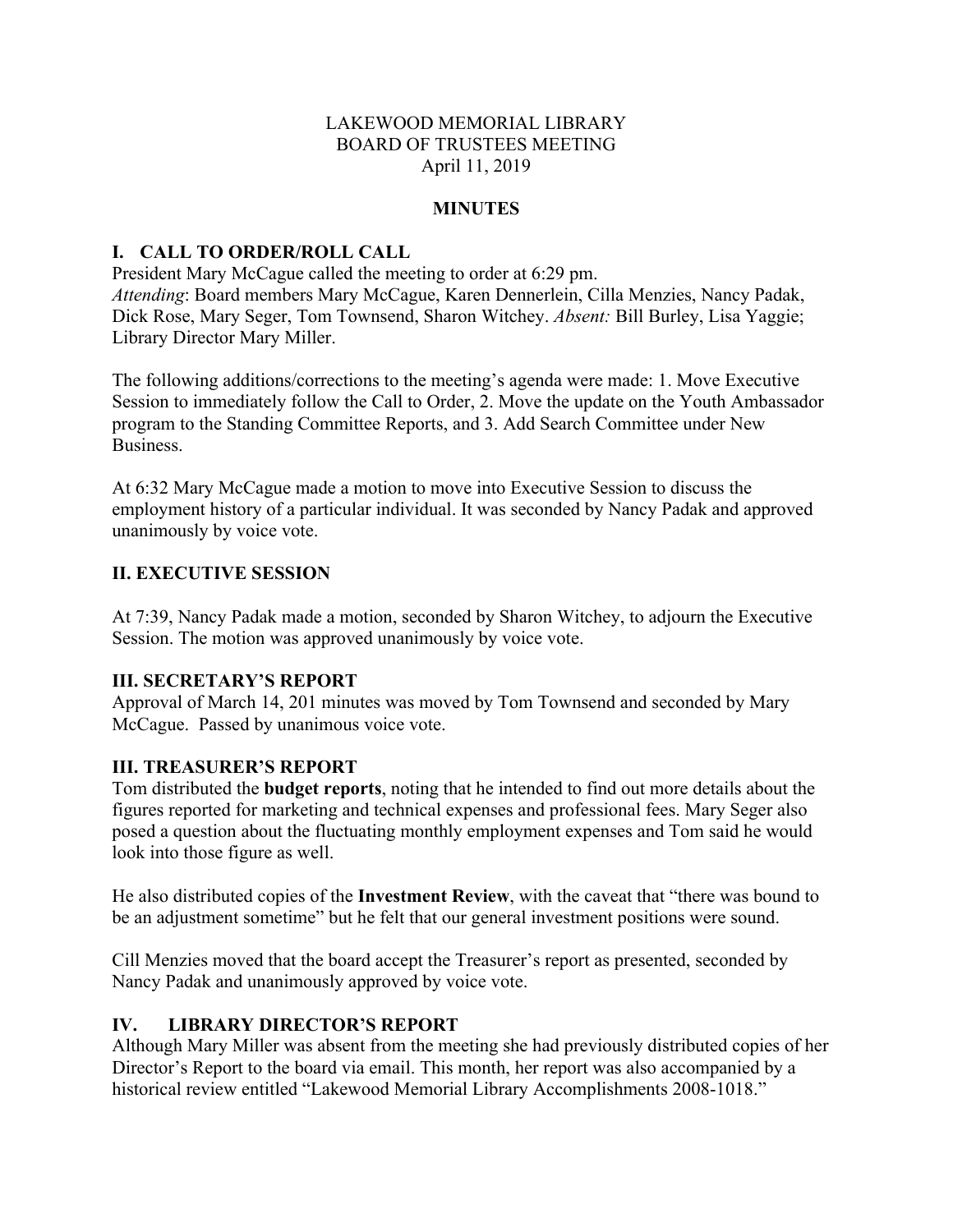## **V. STANDING COMMITTEES**

#### **A. Fundraising Report:**

Mary Seger reported that as of April 10, 56 donations totaling \$3,555 had been received in response to the **Annual Appeal**, which mailed at the end of March. She was very pleased by that strong early response.

She also relayed to the board that Ricky Turner of Blackstone in Jamestown had offered to design and fabricate **bike racks** for the library. Everyone was very impressed by this generous donation.

Sharon Witchey updated the board on the **GiveBigCHQ** one day online fundraising event scheduled for June 13 and organized by CRCF. She also distributed copies of Timelines and a Worksheet for the event. She recommended we set a goal of at least \$2,000 to be used for outdoor furniture for the patio. After some discussion, the board agreed on a goal of \$2,500. Dick Rose made the point that the process of deciding what sort of furniture was needed be "program-driven." Sharon said she had already investigated a few sources.

Cilla reported on the **Ambassadors program**, having met with Nichole Segrue, Mary Miller and Mary McCague earlier. It has been decided to call the group "Ambassadors of the Lakewood Library." Nichole and Shannon will monitor the FB page which now features a 2nd video introducing the **race** on June 8. Tom added that he has worked out financial arrangements with Striders to simplify the process; race registration payments will be payable to Striders, who will then write a check to the LML.

### **B. Marketing/Publicity Committee Report:**

No report. Mary McCague said that Bill Burley regretted that his work schedule did not allow him to attend this meeting and that he foresaw continuing schedule conflicts and had offered to resign. There was unanimous agreement that Bill's contributions to the board were extremely valuable and that the board was willing to be flexible about meeting attendance if Bill would retain his board membership and involvement with the Library Development Committee. Mary McCague agreed to ask Bill to re-consider his intent to resign.

### **C. Personnel Committee Report:**

No report.

# **D. Grounds and Facilities Committee Report:**

Dick Rose prefaced his report with an announcement that Lakewood will be celebrating **Arbor Day** with a ceremony in Hartley Park on April 27 at 1 pm and he invited all to attend.

He reported that, with the exception of some repairs to damage caused during construction, the **reading terrace** is complete. We still owe \$2,000 for the recently installed railing and \$5,000 for the painting of the pergola which cannot be done until the weather has been warm for a while.